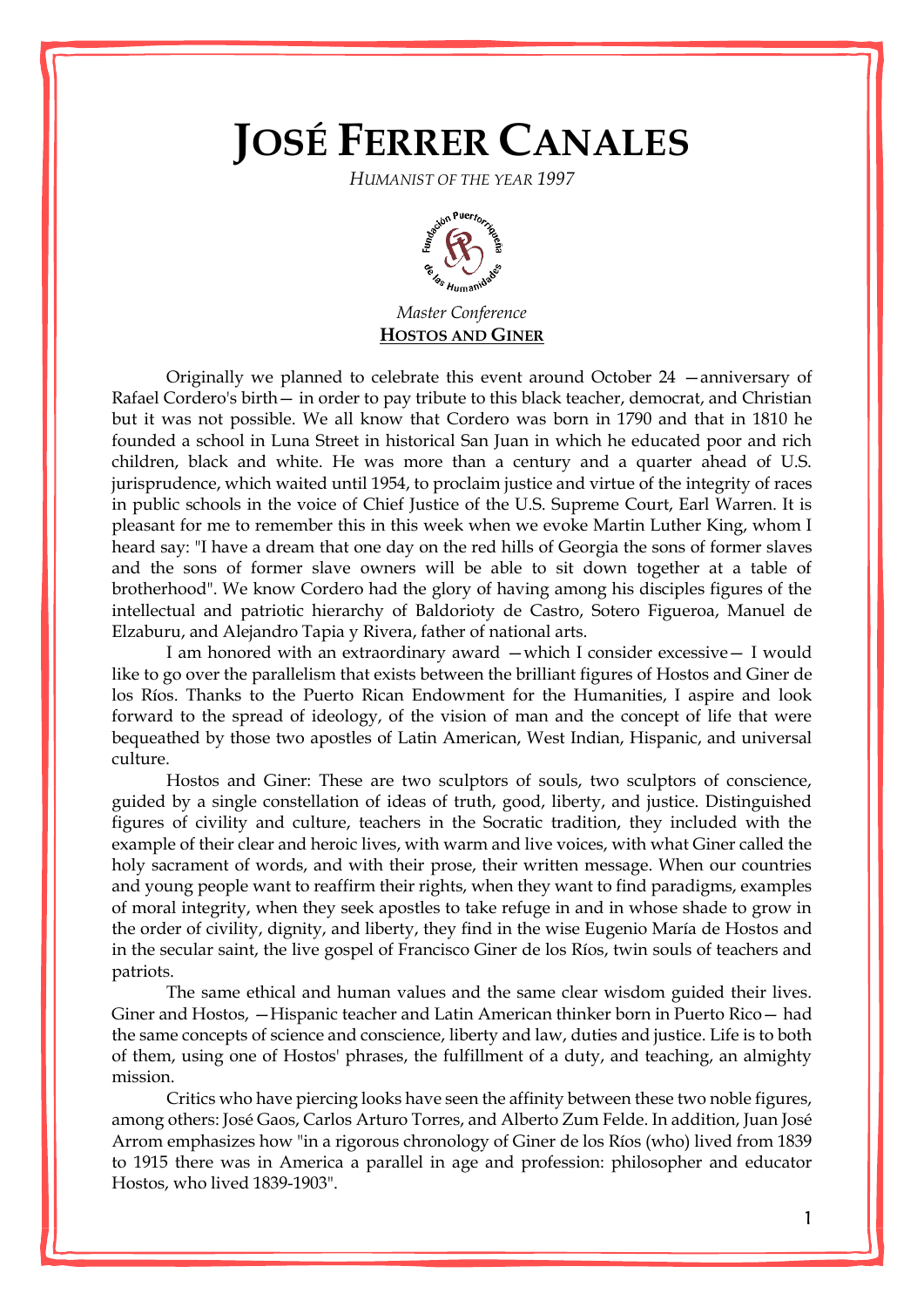And my unforgettable professor, Antonio S. Pedreira, says:

Hostos was educated in Spain and was a disciple of Julián Sanz del Río and peer of Salmerón, Azcárate, and Francisco Giner de los Ríos. Whoever knows the educational reform that was implemented in Spain by the latter, teacher of teachers, will better understand the one that with less luck Hostos began in Santo Domingo at the same time when the Free Institute of Education opened its doors. Giner and Hostos have an identical educational ideal and even the moral strength with which they preached it is alike.

Pedro Henríquez Ureña met him in his Caribbean country and describes the wise Puerto Rican as stoic, severe, pure, and ardent and believes that his work is, intellectually and ethically considered like Bello's in Chile, Sarmiento's in Argentina, and Giner's in Spain.

Our humanist and thinker Domingo Marrero Navarro on pages about Ortega y Gasset, presents this problem we find in Spain's history of ideas. Marrero states:

Giner, ... is philosophically mentioned in a third-order German school: Krausism. Why, precisely when the great German idealist systems blossom... do men such as Sanz del Río, Giner, and Hostos joyfully accept the Krausist doctrines?

To be answered by affirming that Hispanic intellect takes in Spanish Krausism because it says: "it is eager for ethical and religious certainty... (and) it gives fervent welcome without going into considerations more or less snobbish over the hierarchy of European philosophical systems... Krausism was assigned in the philosophical criteria of the times". Marrero Navarro praises Hostos and Giner.

José Martí sees in Hostos' thought and style, evident footprints of the Krausist ideal and language. To Martí, our Hostos is imaginative but "calms the ardent fires of his islander fantasy in the study of the deepest principles".

I do not believe that Hostos' thought can be classified with great ease or that his life a real moral ethopeia— could be categorized as the first philosophical or estheticism.

For me, Hostos is a thinker that coming from his Puerto Rican and Latin America roots and circumstances, receives the great incentive from Spanish Krausism —Krause, Sanz del Río, Giner—, and positivism, among other philosophical modalities; remember how he praised Augusto Comte, Herbert Spencer, and Lastarria. Krausism and positivism, and natural rights as expressed by humanist Dr. Aguedo Mojica… but when someone thinks they can imprison Hostos' untamable soul, they should read this confession in the illustrious Puerto Rican's *Diario*!: "imagination and feeling, the two creative forces of my soul."

That chapter of Hispanic history has been perfectly explained, among others, by: Adolfo Posada, Fernando de los Ríos, Pierre Jobit, Joaquín Xirau, John B. Trend, Juan López-Morillas, Roberto Agromonte, Rodolfo Llopis, Lorenzo Luzuriaga, Vicente Cacho Viú, and Jerónimo Mallo. Among the Puerto Rican critics who have studied the topic of Krausism, I should mention Antonio Cortón, Angel M. Mergal, Domingo Marrero Navarro, and Cesáreo Rosa Nieves.

In synthesis, what is Spanish Krausism? What notes characterize it? Suffice to remember, for this quick presentation, that Spanish Krausism —not the pure, German—, more than a hermetic set of principles or a pure philosophy, is an attitude, a method, a life style. It is a spiritual rebirth. It is a movement that aspires to the liberty of man; it aspires to wakening in him, a love for truth, a love for liberty.

In Krausism, we have a Pauline, interior religiousness; there is respect to the dignity of human beings; there is the interest, the reverence for that constellation of values we refer to when we talk about justice, beauty, and duties. Its cult to science, ethics, and its pedagogical orientation are obvious in the educational reform, initiated by these Hispanic teachers.

Julián Sanz del Río, according to the epistle by Emilio Castelar, was "a wise teacher that has studied the German science in Heidelberg and is today the Socrates of our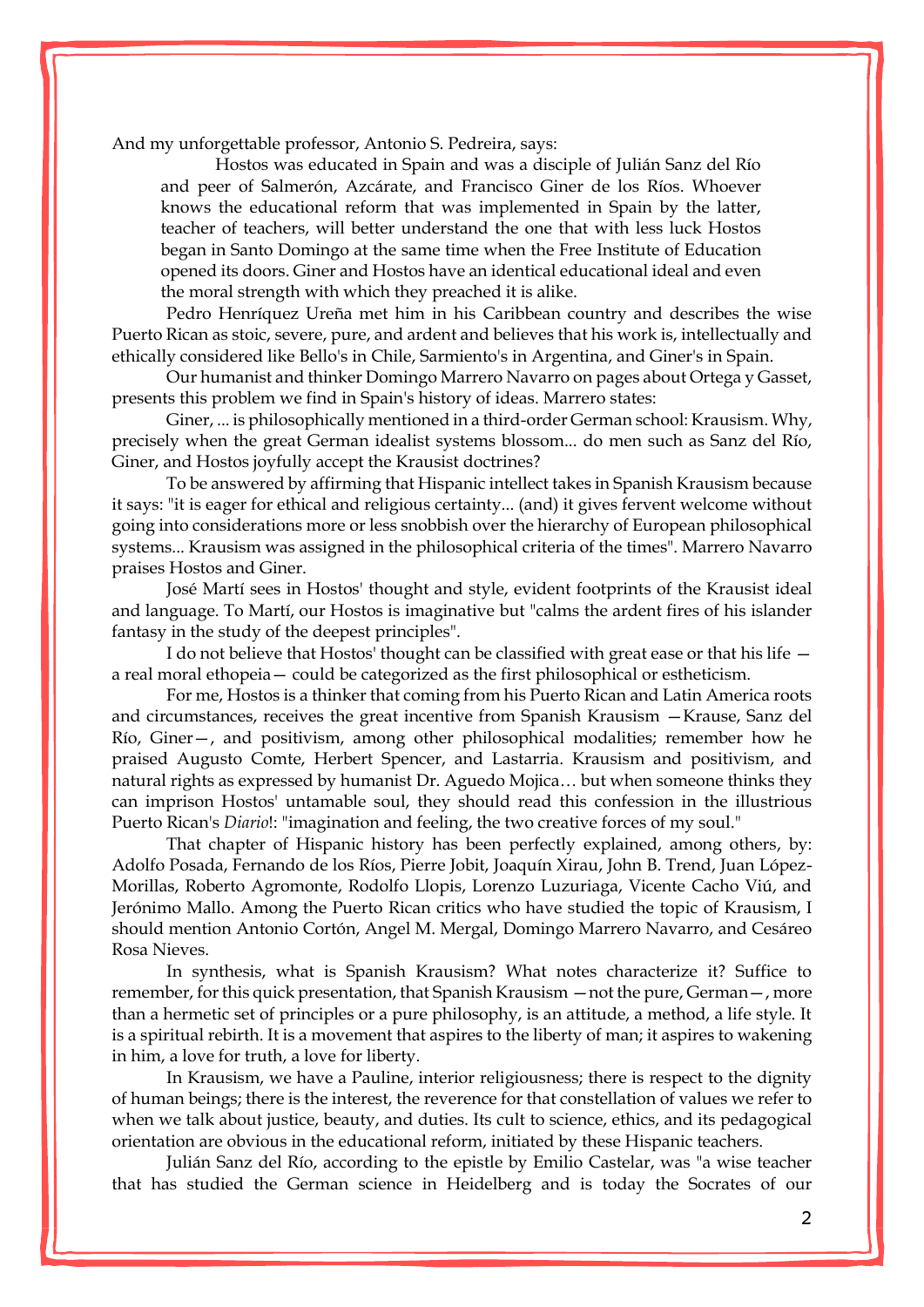philosophical movement". The epithet "wise" and the evocation of Socrates in our philosophical movement. The epithet "wise" and the evocation of Socrates reveal the deep admiration that those men had for the Teacher from Torrearévalo, first Spaniard boarder, appointed History of Philosophy professor at the Universidad de Madrid on the condition that he would go to Germany; after his study trip, he returned to Spain and refused the position of university professor because he considered he lacked the necessary education, he retired to Illescas to meditate, study, and translate and adapt Krause. And he spent ten years there preparing himself—with the exception of his brief visits to Madrid.

Sanz occupies his position as professor at the Universidad de Madrid in 1854 and in 1857 he delivers that academic year's famous Inaugural Speech. In that speech, Sanz del Río expresses his aspiration for:

That history, which today is militant and cut in each step by oppositions and limitations, twisted and marred by indifference and selfishness, may one day be a harmonious history and life, true mother and teacher of its children, like a father to his children, as god of humanity.

Allow me other samples of Sanz del Río's thought; in that speech, he advises:

...never go against the right and respect owed to other men, classes, or institutions...; leave a trace of beautiful examples and doctrines after your name, and a spotless memory.

On more than one occasion, Hostos paid tribute to Giner and his Spaniard colleagues. In the prologue to *La peregrinación de Bayoán*, written in Santiago, Chile in June 1873, he mentions his gratitude for the praises that Giner made ten years earlier, when the first edition of that novel-diary appeared.

And in full controversy, in Santo Domingo, the Puerto Rican wrote:

...from the Universidad de Oviedo we have the pleasant memory of the noble thinker and man of good, Mr. Posada, intellectual friend; and from the Universidad Central de Madrid the warm memory of affectionate friends such as Giner de los Ríos, Azcárate, Linares, favorites of the heart and the conscience that have always seen in them the representatives of those Spaniards who, with their character, honor the human species.

Hostos talks about "the most illustrated generation that Spain has had, of which, Castelar was the word, Martos was the action, and Salmerón was the thought". Hostos saw in the revolution of September 1868, a new conscience and proclaim:

...the principle of academic freedom has been acknowledged; the need to make teaching objective and the object of study practical have been seen and respected; individual initiative has been developed in education and public instruction and it has been expressed in particular associations that have created the Free Institute of Education, the associations for establishing kindergartens and the free university in which the most outstanding thinkers in the new Spain, such as Salmerón, Giner, Azcárate teach...

When in 1867 Sanz del Río refused to sign the adherence to dynastic and religious faith as Marqués de Orovio expected, distinguished University professors such as Giner, Fernando de Castro, José María Maranges, Nicolás Salmerón, and Emilio Castelar adhered to his honest and brave attitude and civic decision. All of them were expelled from their professorships. But they would have the warm sympathy of 63 professors at Heidelberg University and of the First Congress of Philosophy in Prague in 1869. How did Hostos react then? What did that West Indian man express during that historical crisis?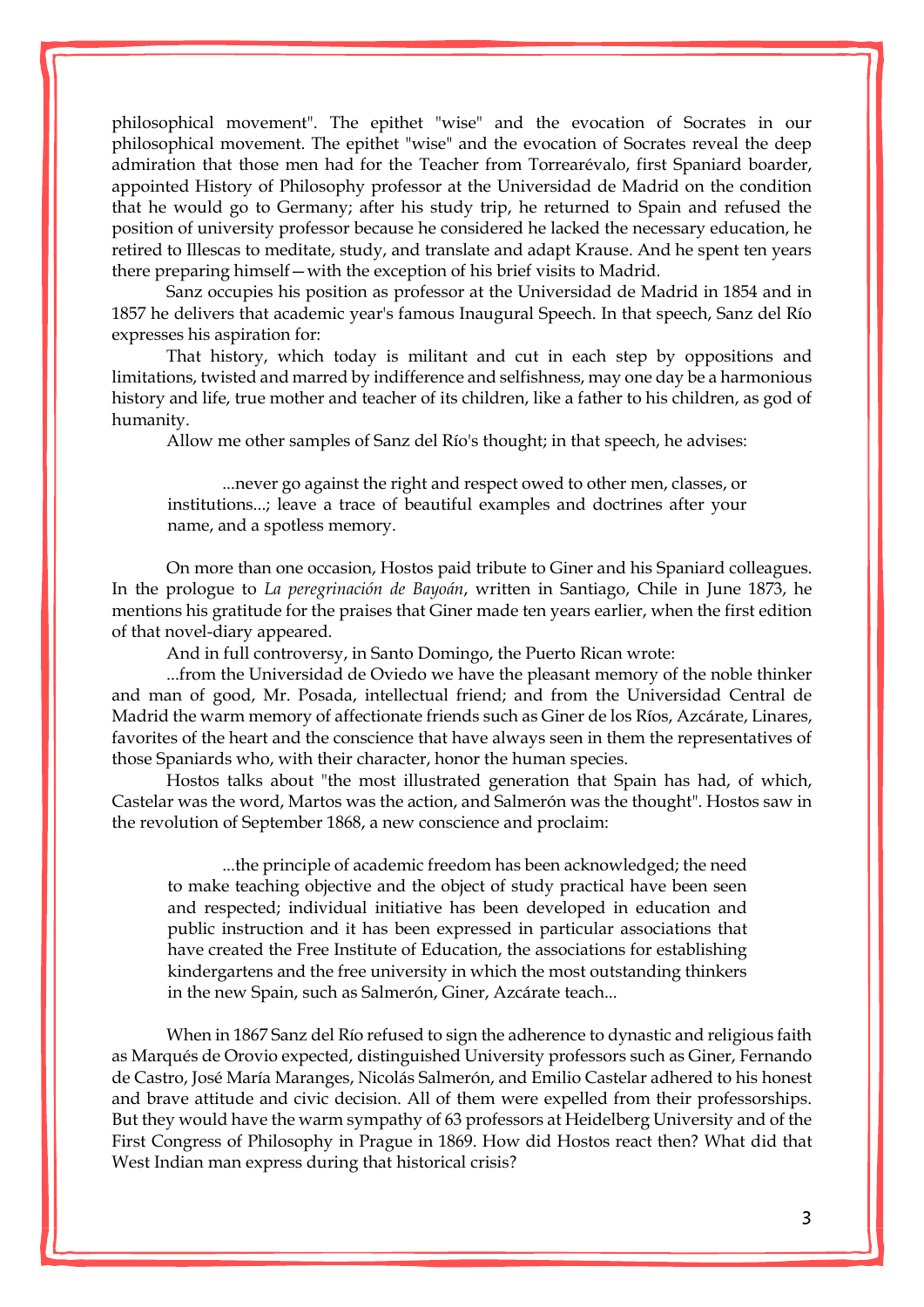Hostos' epistle has an exemplary letter, dated in Barcelona on January 16, 1868, sent to Sanz del Río:

My venerable teacher:

Blessed he who is persecuted for the truth...

Forgive them, Teacher: they do not know that they hurt themselves. They think that their wrongly-used weapons kill in men the idea that they hate, but they deceive themselves...

My beloved and venerable teacher, never more venerable than in these times of glorious proof; if I was in Madrid, to express the affection of my soul, I would extend my hand; to express my judgment, I would smile; but I would not speak… a single word.

Allow me, then, to be quiet, to smile, to squeeze your hand cordially. With all my respect.

Eugenio María de Hostos

And to Nicolás Salmerón, Hostos writes:

...all of us who think for ourselves, are persecuted in you: shame on us if we didn't see in that persecution of powerful impotence the triumph of our cause, which is the invincible cause of the universal man.

Whoever suffers for truth and justice is my friend.

Giner de los Ríos admired and praised Hostos. In one of the epistles, reprinted thanks to Dr. Antonio S. Pedreira in 1934, Giner wrote to Hostos referring to the impression the book *Lecciones de Derecho Constitucional* (Lessons of Constitutional Law) had left in Spain.

Mr. Eugenio Ma. de Hostos

My beloved and old friend:

I am indebted to you... The impression your book has caused here has been excellent...

It is a serious work and full of deep interest.

As for me, I'm single, I continue to teach Philosophy of Law with more pleasure and interest each day, and at the same time, since 1876, when (because of being expelled from our professorships, Linares, Salmerón, Azcárate, other professors, and I) founded the Free Institute of Education in Madrid, I am dedicated with all my strength to the institute or, more so to elementary education, teaching in our school —a type of model school, completely private, although disconnected from all industrial spirit— writing in our Bulletin, trying to influence the government in order to achieve a reform especially in the sense of raising the level of primary teaching, where we want to gradually take the best of our youth...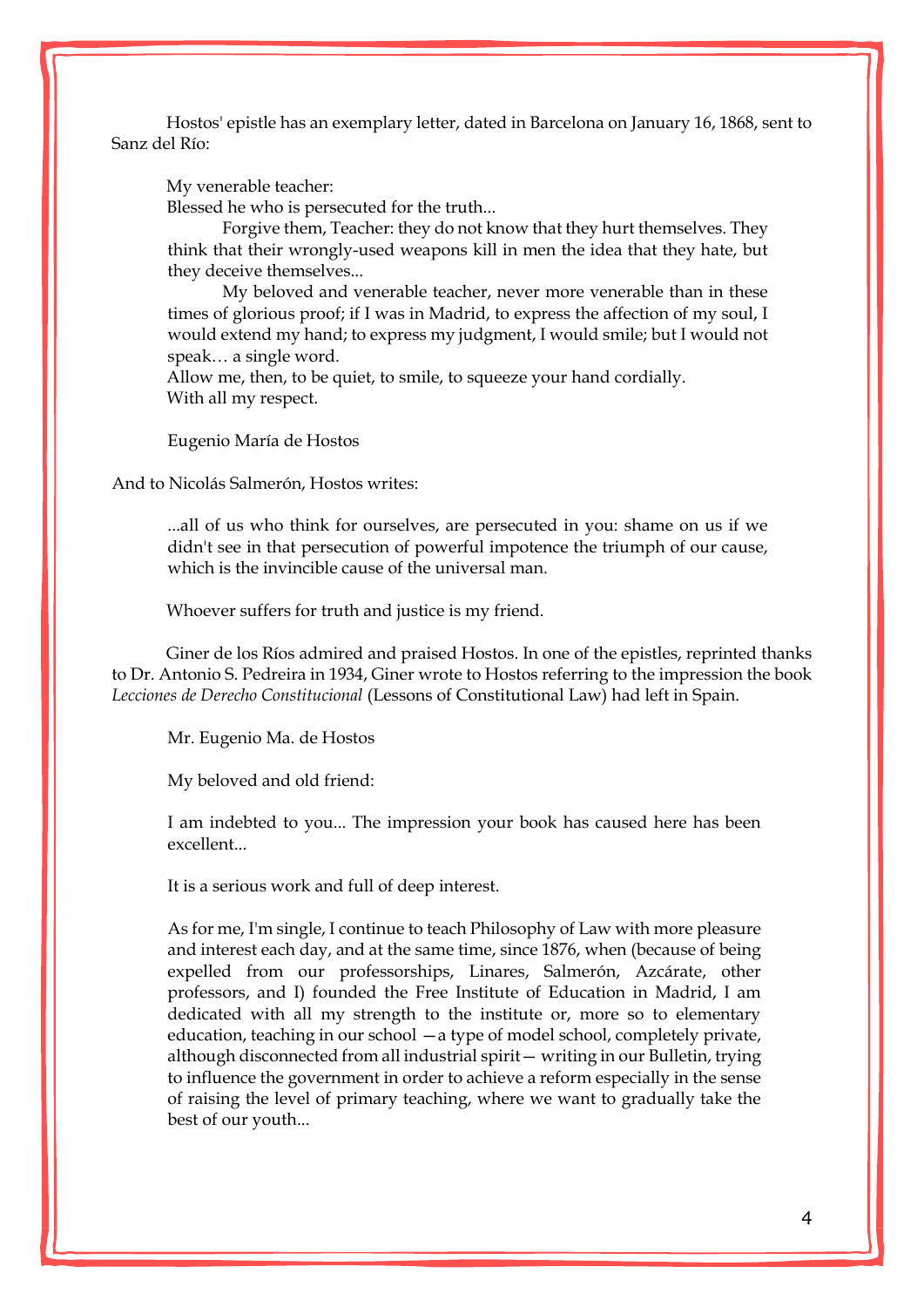Believe me, I am always hopeful of renovating and maintaining cordial relationships of other times, which are difficult to forget and you have my deepest esteem.

Francisco Giner de los Ríos

Every Puerto Rican pronounces the name of one of our greatest moral guarantors with reverence and ethical and historical emotion or, as Vicente Géigel Polanco said, "that man of exception" that we only deserve when we take "on the great ideal of his life and confirm it as rule of law and justice": Hostos

We have asked ourselves: Why do professors in Puerto Rico, pedagogy students in Puerto Rico, have to know educators such as Horacio Mann, Kilpatrick, and John Dewey, better than Latin American educators such as Andrés Bello, Sarmiento, Justo Sierra, González Prada, José Martí, and Hostos? Why don't professors in my native country, Island Mother, go to the eternal jets of moral, political and spiritual energies that are the pages, sometimes with lyrical transparencies and reservoirs, written by Hostos; Why doesn't the Secretary of Education place in the hands of each professor, for the good of the school and the native country, without mutilating it, an *Anthology, the essence of Hostos' thought?* Why aren't there accessible, Puerto Rican editions of Diary, Hostos' proclaims and historical epistles?

Every Puerto Rican has, despite the general ignorance on Hostos' work, a certain intuition of the greatness and validity of Hostos' message. Not so of Giner.

But Teacher Giner's ideology has an intimate relationship with our noble ideals, with our preaching for justice. Giner will always be an apostle to listen to and follow for those who want to renovate and improve university life and general culture.

Everyone will find in Giner's work, and specifically, in his books titled *La universidad española* (*University in Spain*) and *Pedagogía universitaria* (*University pedagogy*) topics for deep meditation and reasons for noble, fertile, and creative incitement. I invite you to turn your look toward that wise man, fair and brilliant teacher who Federico de Onís describes as "a deep spirit..., of religious soul, eternally young (to whom) the rising of the moral and intellectual levels in a part (of Spain) is due."

Giner expresses:

The new University, whose lines area slowly drawn in our time... (hugs) all kinds of education; it is the most elevated institute of cooperative, scientific investigation; it prepares, not only for the diverse social professions, but for life, in its infinite complexity and wealth. At the same time, it stimulates with the vocation of knowledge, intellectual reflection, and the investigation of truth in knowledge, the development of physical energy, the impulse of will, the pure customs, the happiness to live, moral character, healthy taste, worshipping the ideal, the social, practical, and discreet sense in conduct...

That University, continues Giner, with the popular scope provided by students of all ages and classes…, musical audition, games and sports, newspapers, books, circulating library, field trips to the countryside, the museum, the workshop…, deepens into the unity of the national soul, disseminating everywhere the desire for a more human society and life.

Giner refers to *La universidad española* regarding this: "scientific investigation; the making of truth acquired that way; its incorporation into the system of general culture; the transmission and diffusion of this culture...; the moral education of young people, their preparation for certain professions, with other duties that come from here". He thinks that the University "tends to be not only a corporation of students and wise men, but an ethical power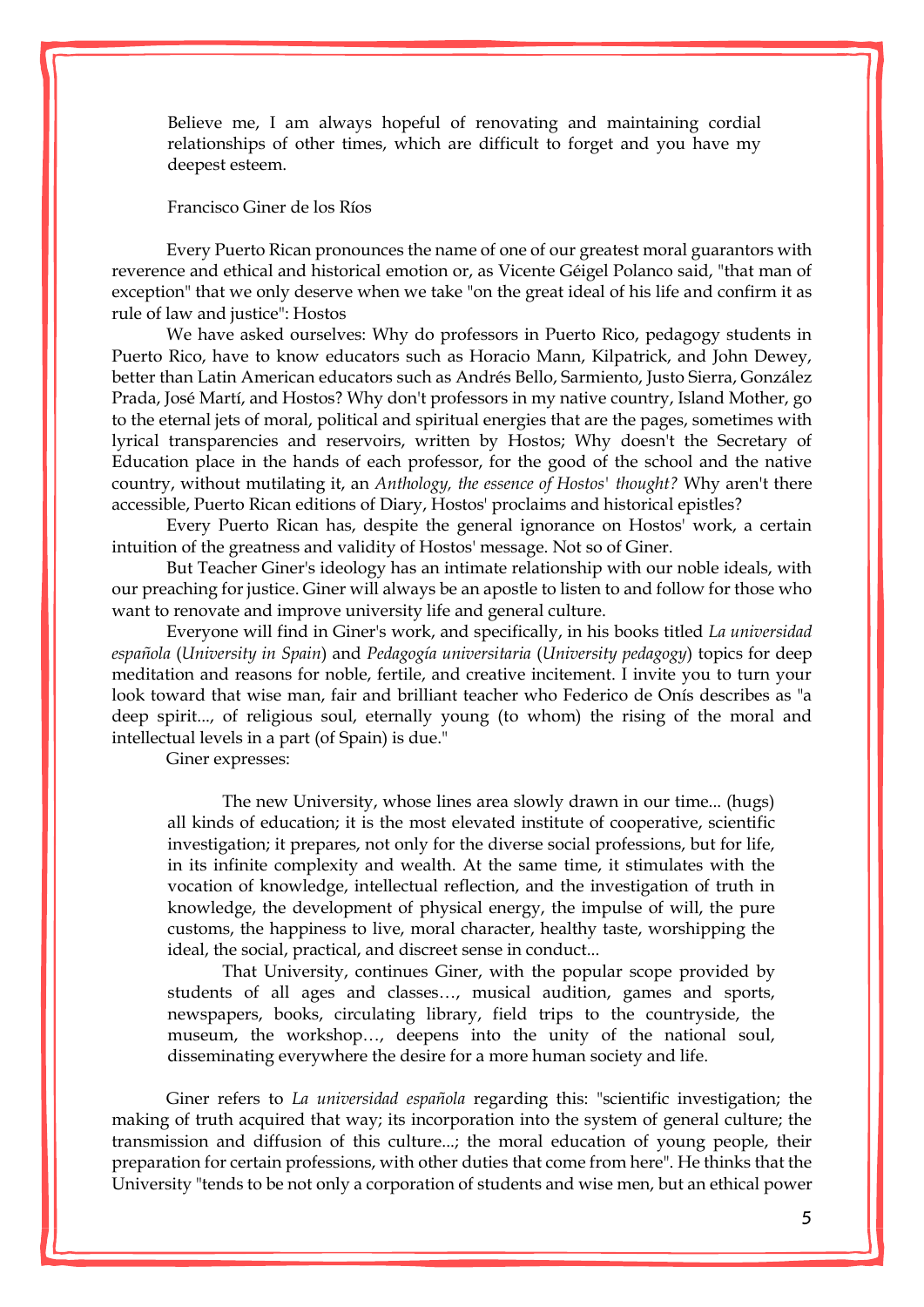of life". He also explains: "its superior purpose is the comprehensive and ideal formation of man".

According to Giner, the student, not the professor, is the first factor in university life. He considers "calling students to participate in university government a consequence of the concept of corporate institution of teachers and disciples".

In the volume titled *Forjando el porvenir americano* ( *Creating the American future*), Puerto Rican educator Hostos protests about what in his day was "a fatuous, thin, university education that paid for itself". He also states, referring to the universities he knew in Europe and America: "instead of providing social reform, the current higher education is worth nothing more than status quo". This is his general impression of education at the end of the nineteenth century: "Higher or university education today judges, lacks ethnic strength, social spirit, and human impulse". It is in that book where the wise Latin American West Indian Puerto Rican praises Giner, Azcárate, and Linares and evokes them as "favorites of the heart and the conscience..., as Spaniards who, with their character, honor the human species."

Hostos' pedagogical message *El propósito de la Normal, Discurso leído en el acto solemne de la investidura de los primeros maestros normalistas de Santo Domingo* (*The purpose of Elementary School, speech read in the solemn act of the investiture of the first elementary school teachers in Santo Domingo*,1884) reveals ideals that correspond to the ones expressed at the same time by Giner de los Ríos in his *Discurso inaugural del curso de 1880-1881* (Inaugural speech of the 1880-1881 academic year) at the Free Institute of Education in Madrid.

In both oratory pieces, we find the same attitude, the same transcendental concepts, and even a same language. The acclaimed West Indian aspires to awaken the sensibility of the Dominican youth, I quote regarding: "shaping men in the entire energy of virtue, in the plenitude of conscience" and teacher Giner states that the Free Institute aspires to "shape men" and regarding education "in the integrity of destiny", to the "universal, educating, and intimate sense" of education.

Both, the peninsular thinker and the West Indian educator evoke the images of Socrates, Pestalozzi, and Froebel. They both describe the same type of ideal teacher. And if Giner states that the Free Institute wants to shape "useful men at the service of humanity and the native country", Hostos writes about the "brothers of the native country and the brothers of humanity." If Hostos alludes to justice, law, duties, and patriotism, Giner speaks about work, vocation, moral character, and patriotism.

In 1910, Mexican thinker Antonio Caso considers this speech by Hostos, "the master work of independent moral thought in Spanish America."

There is in Hostos and Giner an identical interest for reality and the topic of man, main theme of the lyrical work and essays by Miguel de Unamuno. Even the same phrases surprise us. If Giner writes, for example: "The first duty —and the first pleasure— of each man with himself is being a man," known apothegm of his book *Filosofía y sociología*, Hostos expresses in a repeated aphorism: "Your first duty is to be a man; if you do not comply, you will take your death with you." The thinker from [Mayagüez](http://enciclopediapr.org/ing/article.cfm?ref=08021702) will put all his moral energy into the realization of his ideal of the complete man.

Even the same love for ineffable music brings them together. Giner, who considers "the creation of beauty an essential dignified purpose for man to dedicate his best and most notable energies to it," he proves his love for music by constantly praising it and with his piano interpretations of Mozart's beauty with wings.

And Hostos who during his youth, wrote revealing pages of fine esthetic sensibility, writes about the creator of the *Pastoral Symphony*, the classic and romantic Beethoven, and writes comments about Mozart, Haydn, and Mendelssohn.

Hostos had, unlike Giner de los Ríos, an openly revolutionary spirit.

Antonio Jiménez-Landi attributes to Manuel B. Cossío these words, similar to others written by professor Federico de Onís: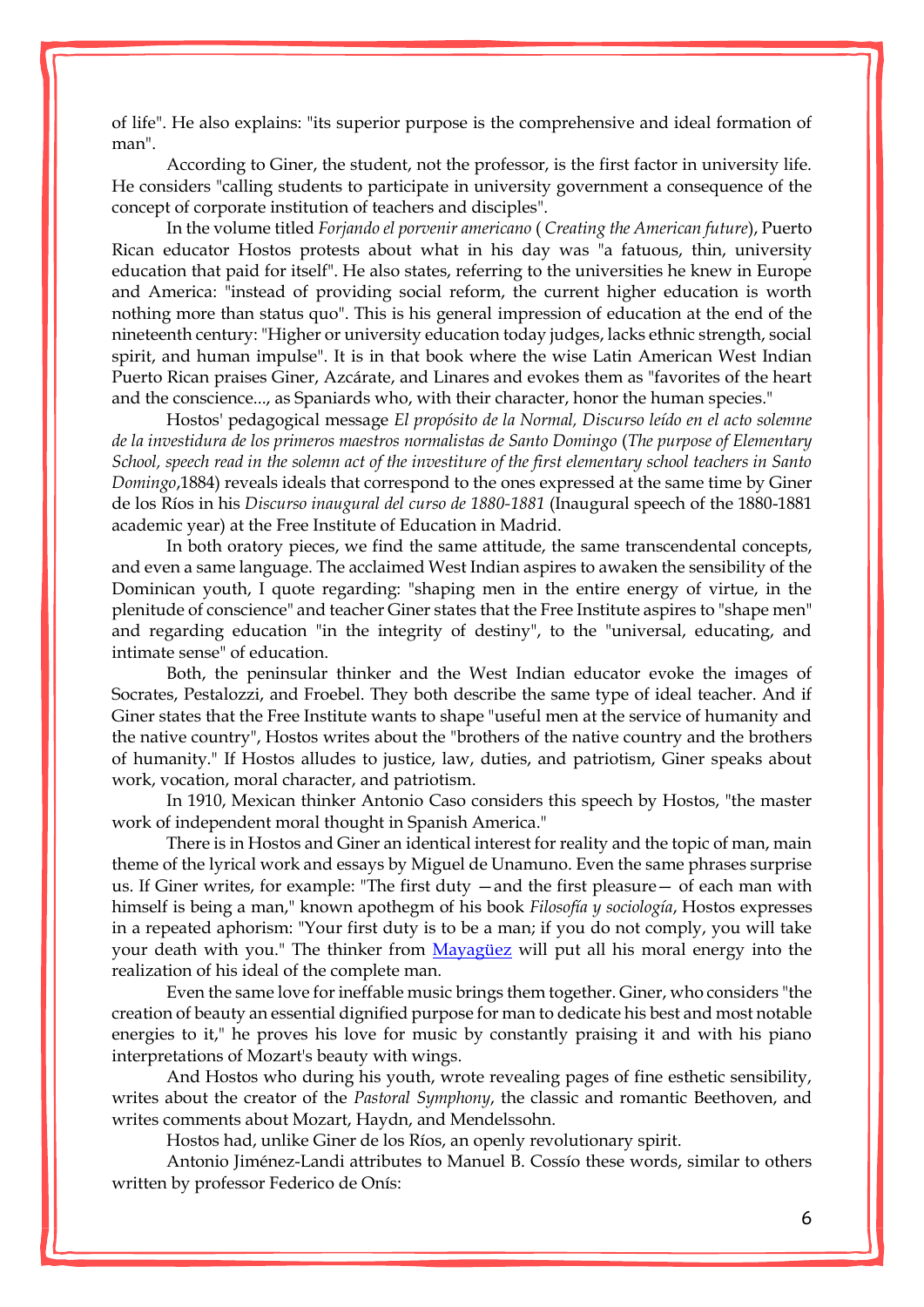(Giner) was a radical like no one else; but anti-revolutionary on principle,

And Giner de los Ríos himself confessed:

Because only through the path of ideas and of the work of their interior education, not through the path of revolution… will the people… be reborn… cooperating with the general current of history.

Hostos considered himself a revolutionary. In a letter published in a newspaper in Bilbao on October 24, 1868, he declared:

Revolutionary in the West Indies as I have actively and unselfishly been, am, and will be in the Peninsula; as should be... he who cannot hide from the movement...; revolutionary in the West Indies, necessarily stationary and forced to be prone to move, I want for them what I have wanted for Spain... The first thing I wanted for Spain was dignity… just like the first thing I want for Puerto Rico and Cuba is dignity.

The patriot has this conviction which he comments to his father in a lucid epistle on May 30, 1869. Eugenio María de Hostos:

Only revolutionary efforts can combat despotism.

Gentlemen, I am not praising Hostos' classical importance over the distinguished figure of Giner, nor the teacher from Spain over the universal man from Mayagüez. Giner and his disciples created a true renovation in Spain. With the perspective given by looking at things from our time, Joaquín Xirau has been able to explain that the presence of Giner was unprecedented and revolutionary in Spain. Luis Jiménez de Asúa said the founder of the Free Institute was a revolutionary who was deep into his modesty and humbleness, tenacious revolutionary. Giner, who lost his professorship when he supported Sanz del Río, was the guiding voice in protesting against Marqués de Orovio's decree, attempting against academic freedom. Giner was taken to prison at the Santa Catalina Castle in Cádiz for having replied with dignity to the person who visited him, in the name of Cánovas, to tell him that Orovio's decree would not have effectiveness. Giner answered, "tell Cánovas to tell me that in La Gaceta and not to expect an indignity from me." And that extraordinary man was taken to the prison at Santa Catalina Castle; Juan Ramón Jiménez said of him: "the smelting light... of his burned being (added) glow to the day". He suffered like a revolutionary. That is where the secular saint conceived the Free Institute. Both of them, Hostos and Giner, made equal efforts in the moral revolution. Alfonso Reyes, traced these characteristics of who Antonio Machado called:

> ...the brother of the light of dawn, Of the sun of workshops, The happy old man of the saint life.

"He was a Krausist —are the words of the distinguished Mexican— he was a man of apostolic temperament". It is said that he said he exercised the sacrament of words...; he was, according to Alfonso Reyes, "gardener of souls".

We can express almost the same concepts of Alfonso Reyes when we try to draw the profile of this other apostle of our countries' education, culture, liberty, and sovereignty. Visionary of the Federation of the Antilles, in love with Bolivar's dream, Teacher of Latin